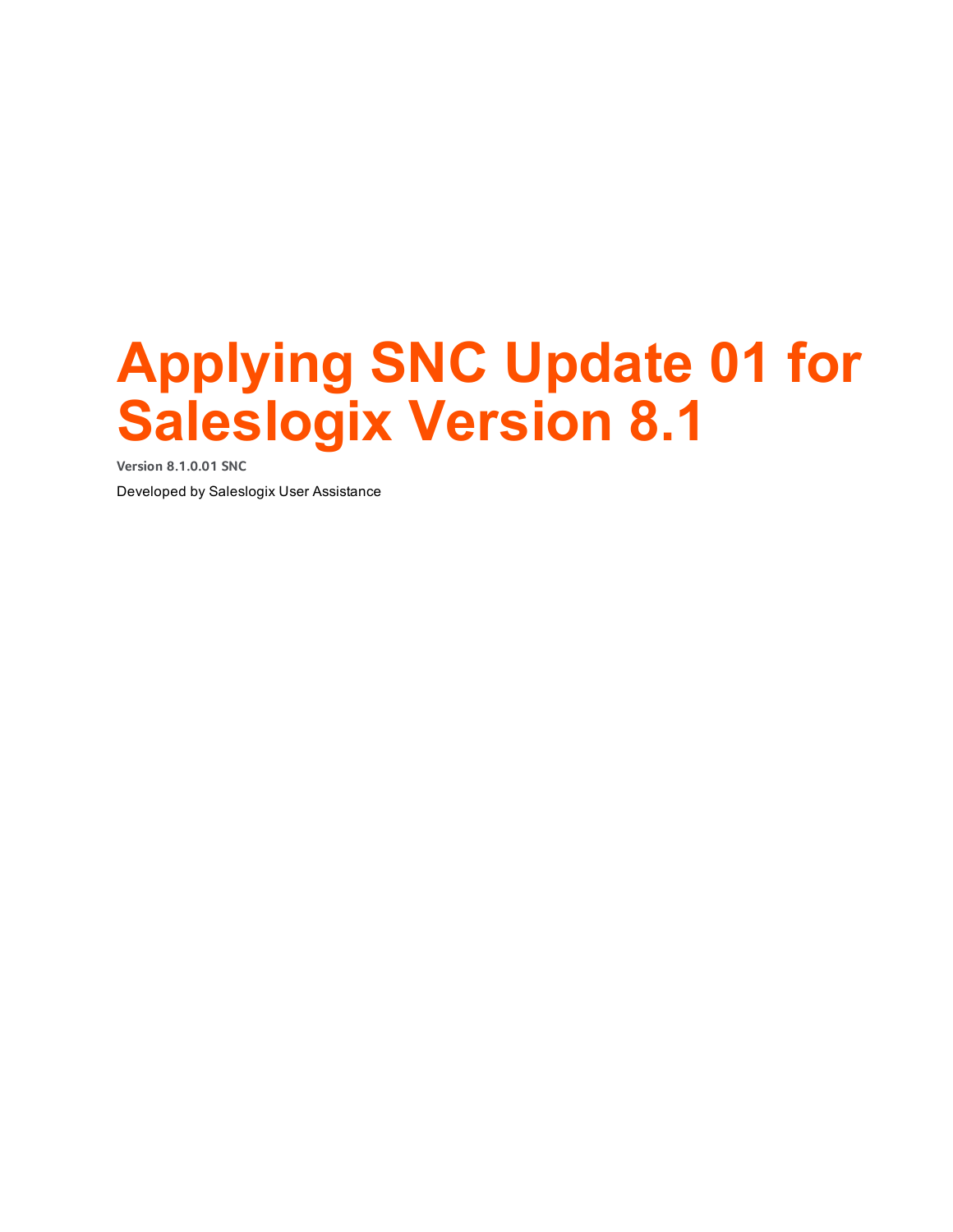## **Applying SNC Update 01 for Saleslogix v8.1**

| <b>Documentation</b><br>Comments | This documentation was developed by Saleslogix User Assistance. For content revisions,<br>questions, or comments, contact the Saleslogix writers at saleslogix techpubs@swiftpage.com.                                                                                                                                                                                                                                                                                                                                                                                                                                                                                                                                                                           |
|----------------------------------|------------------------------------------------------------------------------------------------------------------------------------------------------------------------------------------------------------------------------------------------------------------------------------------------------------------------------------------------------------------------------------------------------------------------------------------------------------------------------------------------------------------------------------------------------------------------------------------------------------------------------------------------------------------------------------------------------------------------------------------------------------------|
| Copyright                        | Copyright © 1997-2014, SalesLogix N.A, LLC. All rights reserved                                                                                                                                                                                                                                                                                                                                                                                                                                                                                                                                                                                                                                                                                                  |
|                                  | This product and related documentation are protected by copyright and are distributed under<br>licenses restricting their use, copying, distribution, and decompilation. No part of this product or<br>related documentation may be reproduced in any form by any means without prior written<br>authorization of Swiftpage and its licensors, if any.                                                                                                                                                                                                                                                                                                                                                                                                           |
| <b>Address</b>                   | Saleslogix<br>8800 North Gainey Center Drive, Suite 200<br>Scottsdale, AZ 85258<br><b>USA</b>                                                                                                                                                                                                                                                                                                                                                                                                                                                                                                                                                                                                                                                                    |
| Version                          | Version 8.1.0.01 SNC<br>2014                                                                                                                                                                                                                                                                                                                                                                                                                                                                                                                                                                                                                                                                                                                                     |
| Trademarks                       | Swiftpage, SalesLogix, and the Swiftpage product and service names mentioned herein are<br>registered trademarks or trademarks of Swiftpage ACT! LLC, or its affiliated entities. All other<br>trademarks are property of their respective owners.                                                                                                                                                                                                                                                                                                                                                                                                                                                                                                               |
| <b>Disclaimer</b>                | Saleslogix has thoroughly reviewed this manual. All statements, technical information, and<br>recommendations in this manual and in any guides or related documents are believed reliable, but<br>the accuracy and completeness thereof are not guaranteed or warranted, and they are not<br>intended to be, nor should they be understood to be, representations or warranties concerning the<br>products described. Saleslogix assumes no responsibility or liability for errors or inaccuracies with<br>respect to this publication or usage of information. Further, Saleslogix reserves the right to make<br>changes to the information described in this manual at any time without notice and without<br>obligation to notify any person of such changes. |
| <b>Technical Support</b>         | Technical Support is available to Saleslogix customers with support contracts directly from Sage<br>Software or Swiftpage, and to Certified Business Partners. Calls are answered during business<br>hours, Monday through Friday, excluding holidays. Current contact information is available on the<br>web at: http://www.saleslogix.com                                                                                                                                                                                                                                                                                                                                                                                                                      |
|                                  | Partners with a valid technical support contract and a Web access code can request technical<br>support electronically on the Partner Support Portal Web site:<br>http://www.slxinternal.sagesalesLogixcloud.com/partners.                                                                                                                                                                                                                                                                                                                                                                                                                                                                                                                                       |
|                                  | Customers with a valid technical support contract and a Web access code can request technical<br>support electronically on the Customer Support Portal Web site:<br>http://www.slxinternal.sagesalesLogixcloud.com/customers.                                                                                                                                                                                                                                                                                                                                                                                                                                                                                                                                    |
|                                  | Revisions to this book are available through both Portal Web sites. Check regularly for current<br>Saleslogix product documentation.                                                                                                                                                                                                                                                                                                                                                                                                                                                                                                                                                                                                                             |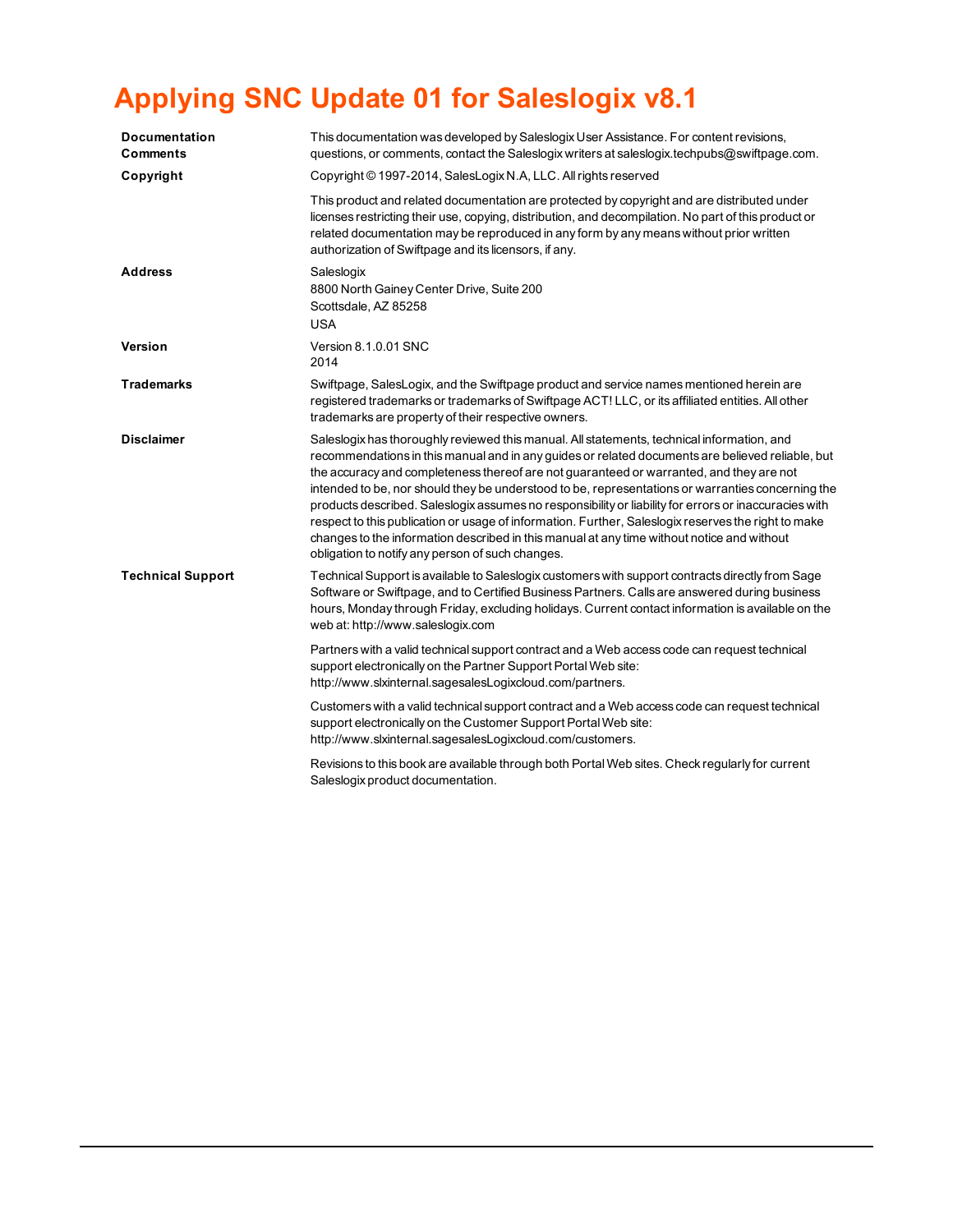## **Applying SNC Update 01 for Saleslogix Version 8.1**

This document describes SNC Update 01 for Saleslogix version 8.1. SNC Updates provide modifications to pieces of Saleslogix such as the Provider, SLXServer, Admin, Architect, Saleslogix Client, SpeedSearch, Sync Server, Sync Client, and so forth. Applying these updates may also be required for Web environments when the fix is for the Provider, SLXServer, or SpeedSearch.

## **Prerequisites**

The following Saleslogix software must be installed before installing this update:

• Saleslogix version 8.1



Do not install SNC Update 01 for Saleslogix 8.1 on any other Saleslogix version.

## **Issues Fixed in This Update**

SNC Update 01 for Saleslogix version 8.1 addresses the following issues:

| <b>Defect</b> | <b>Description</b>                                                                                                                                                                                    |
|---------------|-------------------------------------------------------------------------------------------------------------------------------------------------------------------------------------------------------|
| 13092631      | In a Russian localized Saleslogix Windows Client, corrupted characters display<br>in the "Lookup Account" window.                                                                                     |
| 13092633      | In a Russian localized Saleslogix Windows Client, corrupted characters display<br>in the Status field of the Insert Opportunity window.                                                               |
| 13093030      | Cannot edit a tab in Administrator in a French localized environment with<br>extended characters.                                                                                                     |
| 13093056      | Enables support for Saleslogix Network Client reports.                                                                                                                                                |
| 13094034      | A "List index out of bounds" error message displays after setting up a new<br>group with specific operators and values.                                                                               |
| 13094080      | Usernames with accents do not display correctly in Architect.                                                                                                                                         |
| 13094127      | Cannot "Send as" another user when using Mail Merge in the Saleslogix<br>Windows Client.                                                                                                              |
| 13094300      | In the Saleslogix Windows Client Query Builder, duplicate values display when<br>a user selects CONTACT. TYPE in a Contact group.                                                                     |
| 13094329      | Groups created in the Saleslogix Windows Client that use Float, Currency,<br>DateTime, or Decimal parameters will give an invalid result when the group is<br>executed in the Web Client.             |
| 13094332      | Groups that have Date Time parameters are passed as locale specific Date Time<br>strings (e.g. string of '9/16/2008 10:27:00 AM') instead of as DateTime<br>parameter values or ISO DateTime strings. |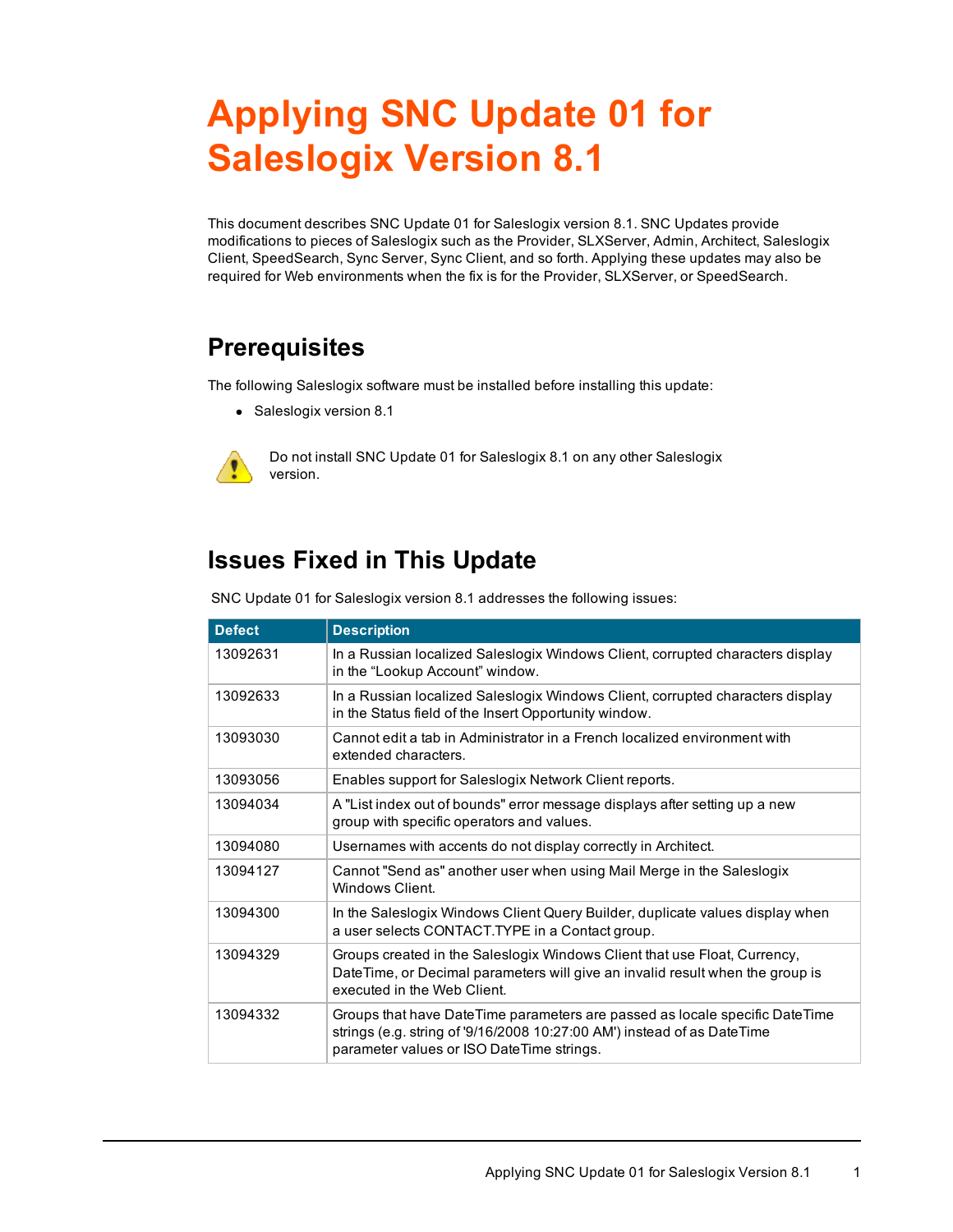| <b>Defect</b> | <b>Description</b>                                                                                                                           |
|---------------|----------------------------------------------------------------------------------------------------------------------------------------------|
| 13094359      | In a German localized environment, SQL Statements executed in the<br>Administrator return untranslated German extended characters.           |
| 13094360      | In a localized environment, pick lists with extended characters are not inserted<br>correctly from a bundle.                                 |
| 14094598      | When adding or modifying a column header in the Saleslogix Windows Client<br>accented characters to do not display correctly.                |
| 14094634      | When adding a calculated field based on specific conditions to a group layout,<br>the error "The following SData diagnosis occurred" occurs. |
| 14094653      | In the Outlook Connection Options view, the Use Windows Authentication<br>check box label is truncated.                                      |
| 14094778      | In a French or German localized environment, the Architect help does not open.                                                               |
| 14094869      | When synchronizing contacts and activities to Outlook using Outlook Sync, the<br>CreateSource is set to GoogleSync instead of Outlook Sync.  |
| 14094885      | Query Builder groups created with date/time as a condition display the error<br>"Error parsing within parameter" error.                      |

## **File Information**

This update may include . pdb files which are not listed in the following table. These files are included to provide additional logging information for troubleshooting purposes.

| <b>File Name</b>               | <b>File Contents</b>            | <b>File</b><br><b>Version</b> |
|--------------------------------|---------------------------------|-------------------------------|
| SLX_v810_SNC_<br>Update_01.zip | SLX_v810_SNC_Update_01.exe      |                               |
|                                | Saleslogix v8.1.0 Update 01.sxb |                               |
| SLX_v810_SNC_<br>Update_01.exe | Admin exe                       | 8.1.0.1181                    |
|                                | Architect.chm                   |                               |
|                                | Architect.exe                   | 8.1.0.1181                    |
|                                | Integrations.chm                |                               |
|                                | SalesClient.chm                 |                               |
|                                | SalesLogix.exe                  | 8.1.0.1181                    |
|                                | Saleslogix.Reporting.API.dll    | 8.1.0.1154                    |
|                                | SLXDBEngine.dll                 | 8.1.0.1181                    |
|                                | SLXEventMessage.dll             | 8.1.0.1181                    |
|                                | SLXMMEngine.dll                 | 8.1.0.1181                    |
|                                | SLXMMGUI.dll                    | 8.1.0.1181                    |
|                                | SLXOLEDB.dll                    | 8.1.0.1181                    |
|                                | SLXOptions.dll                  | 8.1.0.1181                    |
|                                | slxotl32.dll                    | 8.1.0.1181                    |
|                                | SLXPROFILING.dll                | 8.1.0.1181                    |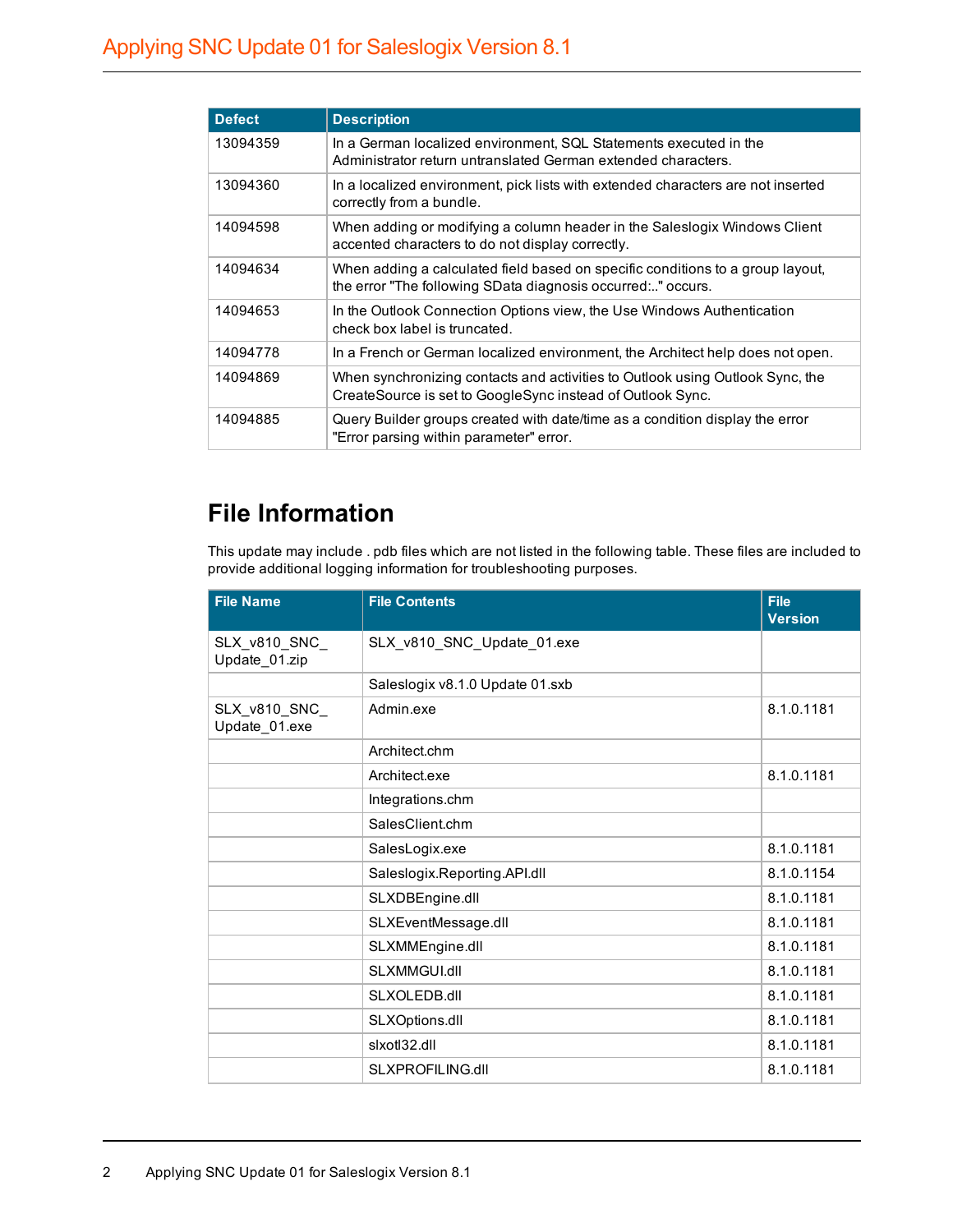| <b>File Name</b>                   | <b>File Contents</b>                                                                                 | <b>File</b><br><b>Version</b> |
|------------------------------------|------------------------------------------------------------------------------------------------------|-------------------------------|
|                                    | SLXServer.exe                                                                                        | 8.1.0.1181                    |
|                                    | SIxSL.dll                                                                                            | 8.1.0.1181                    |
|                                    | SLXSystem.dll                                                                                        | 8.1.0.1181                    |
|                                    | SLXSystem.exe                                                                                        | 8.1.0.1181                    |
|                                    | SLXTriggers.dll                                                                                      | 8.1.0.1181                    |
| Saleslogix v8.1.0<br>Update 01.sxb | Insert Plugin Scripts, VBscript System : SLX Report<br>Controller - modified script                  |                               |
|                                    | Insert Plugin Scripts, VBscript System: SLX Crystal Report-<br>modified script                       |                               |
|                                    | Insert Plugin Scripts, VBscript System: SLX Report<br>Conditions - modified script                   |                               |
|                                    | Insert Plugin Scripts, VBscript System: SLX Report<br>Condition Builder Controller - modified script |                               |
|                                    | Insert Plugin Form System: SLX Report Manager View                                                   |                               |

## **Applying the Update**

Install this Update to all computers where Saleslogix is installed.

Before installing the Saleslogix v8.1.0 Update 01.sxb bundle, review the files included in the update. Back up any customized files that may be affected, or back up the whole project if there are many files. Then, apply the update bundle in one of the following ways:

- Manually merge the update items with the customized items.
- Apply the bundle (overwriting all existing items), and then manually merge the customized items.

#### **To begin the install**

- 1. Close all Saleslogix applications on the computer to which you are applying the Update.
- 2. Extract the contents of the **SLX\_v810\_SNC\_Update\_01.zip** file to a temporary folder.
- 3. Navigate to the folder where you extracted the Update files and double-click **SLX\_v810\_SNC\_ Update\_01.exe**.
- 4. On the **Saleslogix v8.1.0 SNC Update 01** screen select one of the following:
	- **.** Install the SalesLogix Update extracts the update files to a temporary folder and removes the files once the installation is complete.
	- **Extract and Install the SalesLogix Update** extracts the update files to a location you specify. The files are not removed once the installation is complete. If you choose this option, select a location where you want to store the update files.
- 5. Click **Next**.
- 6. On the **Welcome** screen, click **Install** to install the patch.

Automated installations can be used to install the Saleslogix Client for new users. When the automated installation is updated using this method, it contains the initial version of the Saleslogix Client and all service packs and updates applied to your system.

7. On the **Completed** screen, click **Finish**.